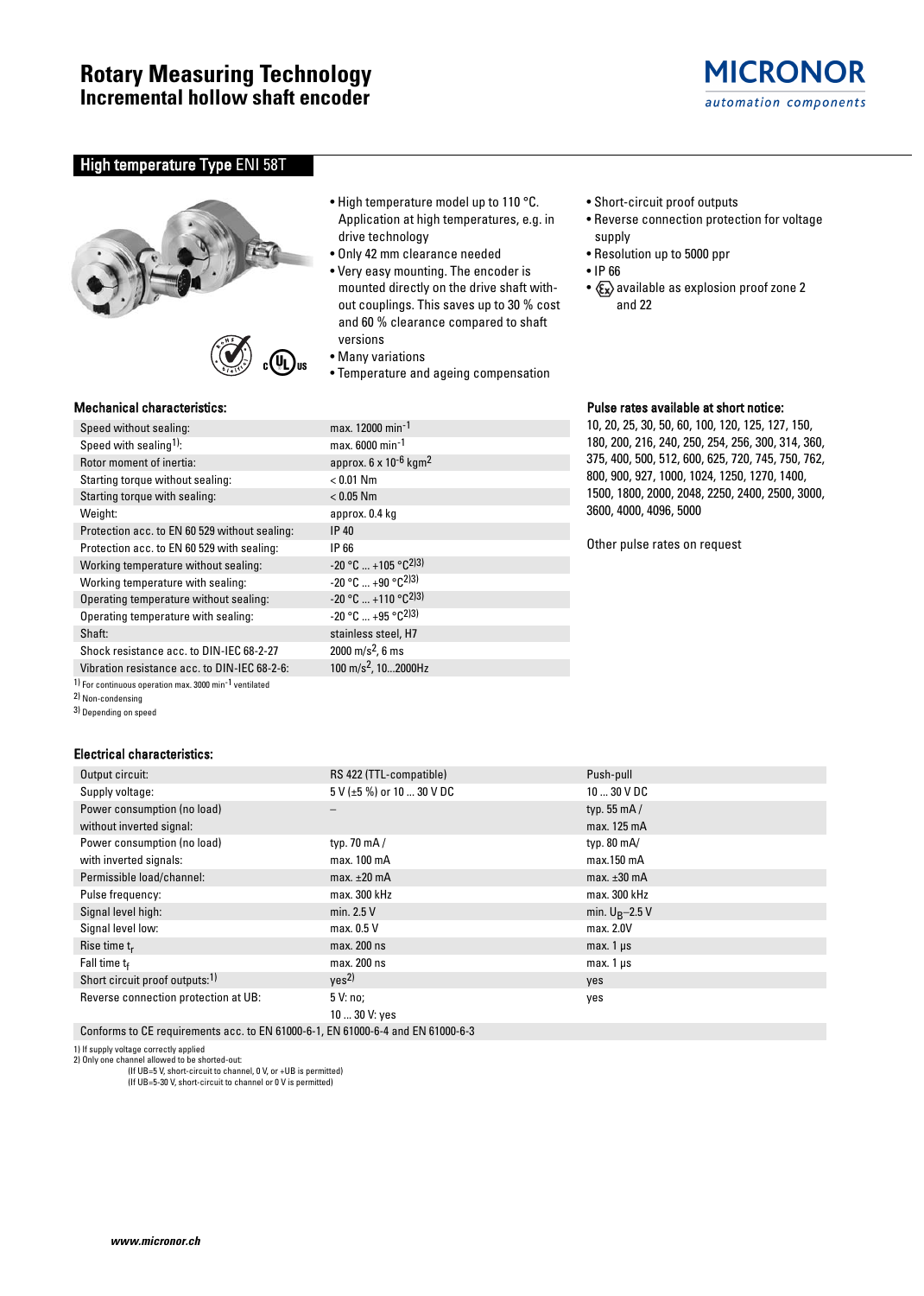# High temperature Type ENI 58T

#### **Terminal assignment**

| .                 |                       |                      |                       |                      |              |                       |    |    |    |           |                 |
|-------------------|-----------------------|----------------------|-----------------------|----------------------|--------------|-----------------------|----|----|----|-----------|-----------------|
| Signal:           | 0 <sub>V</sub>        | 0V                   | $+U_B$                | $+U_B$               | $\mathsf{A}$ | $\mathbf{\mathsf{H}}$ |    | B  |    | 0         | Shield          |
|                   |                       | Sensor <sup>2)</sup> |                       | Sensor <sup>2)</sup> |              |                       |    |    |    |           |                 |
| 12 pin plug; Pin: | 10 <sup>°</sup>       |                      | 12                    |                      | w            |                       |    |    |    |           | PH <sup>1</sup> |
| Cable colour:     | WH                    | WH                   | <b>BN</b>             | <b>BN</b>            | GN           | YE                    | GY | PK | BU | <b>RD</b> |                 |
|                   | $0.5$ mm <sup>2</sup> |                      | $0.5$ mm <sup>2</sup> |                      |              |                       |    |    |    |           |                 |
|                   |                       |                      |                       |                      |              |                       |    |    |    |           |                 |

- If sensor cables are not in use, they have to be insulated or 0 VSensor has to be connected to 0 V and UBSensor has to be

1) PH = Shield is attached to connector housing

2) Sensor cables are connected to the supply voltage internally and if long feeder cables are involved can be used for adjusting or controlling the voltage at the encoder

#### Dimensions

Bracket Type 1

connected to U<sub>B</sub>





Bracket Type 3 with stator coupling





- Using RS 422 outputs and long cable distances, a wave imped-ance has to be applied at each cable end.

Insulate unused outputs before initial startup.

Note: minimum insertion depth 1.5 x Dhollow shaft

### Mounting advice:

- 1) The brackets and shafts of the encoder and drive should not both be rigidly coupled together at the same time.
- 2) When mounting a hollow shaft encoder, we recommend using a torque stop pin or a stator coupling.
- 3) When mounting the encoder ensure that the dimension Lmin. is larger than the axial maximum play of the drive. Otherwise there is a danger that the device could mechanically seize up.